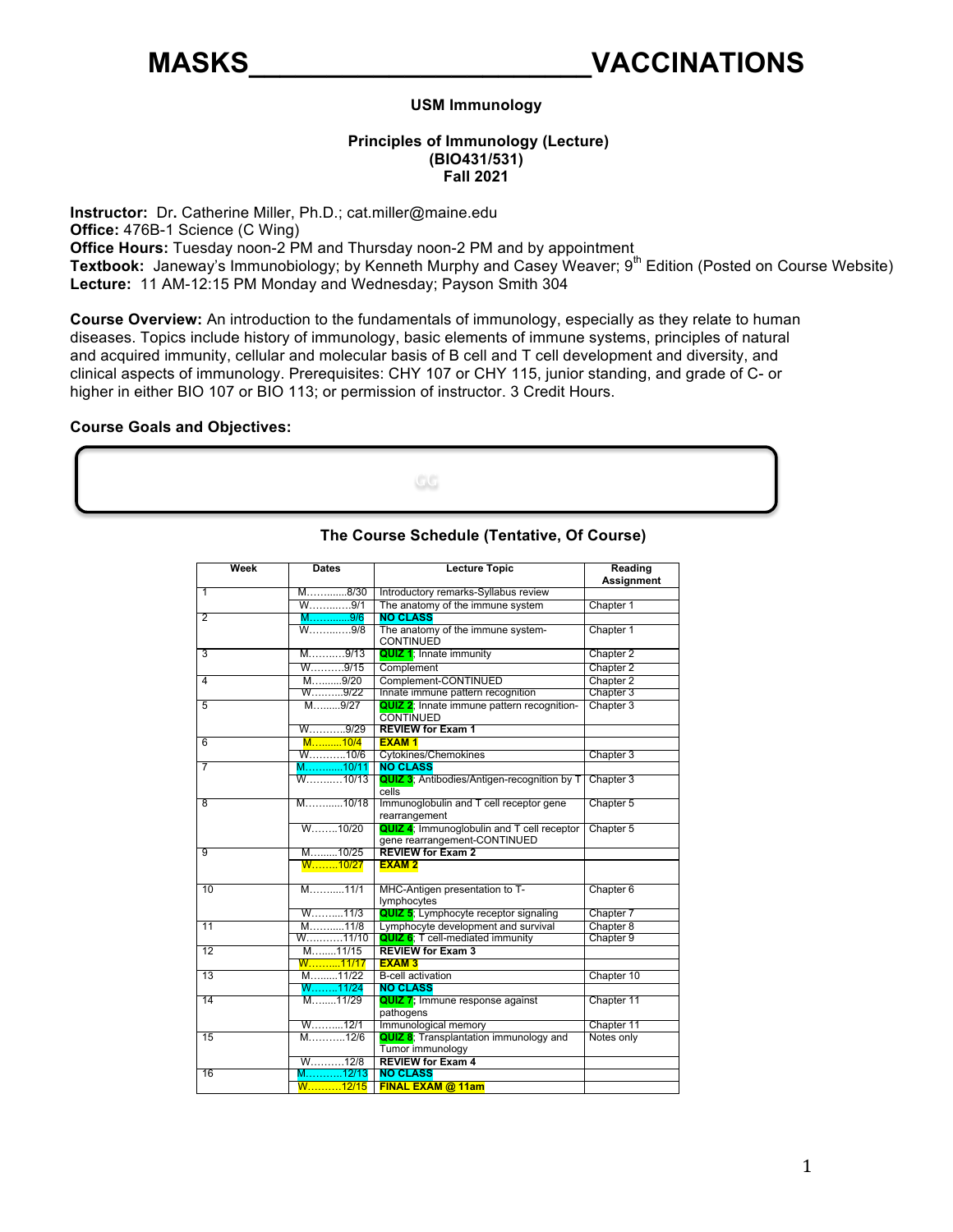#### **Distribution of points:**

| <b>Lecture Points</b> | received o          |                                                                                                                     |
|-----------------------|---------------------|---------------------------------------------------------------------------------------------------------------------|
| <b>Item</b>           | <b>Total Points</b> | grade will                                                                                                          |
| Exam 1                | 100                 |                                                                                                                     |
| Exam 2                | 100                 | <b>Percenta</b>                                                                                                     |
| Exam 3                | 100                 | 92-100%<br>90-91.9%<br>87-89.9%<br>82-86.9%<br>80-81.9%<br>77-79.9%<br>72-76.9<br>70-71.9%<br>67-69.9%<br>60-66.9 % |
| Exam 4                | 100                 |                                                                                                                     |
| Quiz 1                | 20                  |                                                                                                                     |
| Quiz 2                | 20                  |                                                                                                                     |
| Quiz 3                | 20                  |                                                                                                                     |
| Quiz 4                | 20                  |                                                                                                                     |
| Quiz 5                | 20                  |                                                                                                                     |
| Quiz 6                | 20                  |                                                                                                                     |
| Quiz 7                | 20                  |                                                                                                                     |
| Quiz 8                | 20                  |                                                                                                                     |
| <b>TOTAL:</b>         | 560 points          | below 59.                                                                                                           |

 The final course grade will be determined by the total number of points received divided by the total number of points possible. Your final  grade will be based on the following **Grading Scale:** 

| Percentage   | Grade |
|--------------|-------|
| $92 - 100\%$ | А     |
| 90-91.9%     | А-    |
| 87-89.9%     | В+    |
| 82-86.9%     | R     |
| 80-81.9%     | в-    |
| 77-79.9%     | C+    |
| 72-76.9      | C     |
| 70-71.9%     | C-    |
| 67-69.9%     | D+    |
| 60-66.9 %    | D     |
| below 59.9%  | F     |

 At the sole discretion of the instructor, students with exemplary class participation that are on the borderline between two grades (within 10 points) may receive the next highest grade.

 **Grading Policy:** The final grade for the course is determined by dividing the total number of points earned by the total number of points possible and multiplying that number by 100%. The course consists of four exams (including the final exam) and eight quizzes. Exam and quiz format may include multiple choice, results in an automatic F for that exam and possibly for the entire course. true/false, matching, short answer and essay type questions. Exam policies and procedures must be followed while taking the exam. The main exam procedures include no talking during the exam and bringing your USM ID. Possession of visible papers or talking, texting, or looking at your phone during the exam

 **Graduate Students:** All graduate students taking BIO 431 will write FOUR one-page papers on a topic related to the information covered in each Module section (Modules 1, 2, 3 and 4). Dr. Miller will provide additional details to graduate students directly and throughout the course.

 the student's responsibility to obtain any lecture notes for the lecture sessions missed. FOR CONTACT TRACING PURPOSES (SARS-CoV-2), students MUST sign in at each lecture! **Attendance:** Attendance at lectures **WILL** be taken, and students are required to attend all lectures. It is

 adhere to the principles of academic integrity central to the academic function of the University. Any breach of academic integrity represents a serious offense. Each student has a responsibility to know the standards of conduct and expectations of academic integrity that apply to academic tasks. Violations of academic integrity include any actions that attempt to promote or enhance the academic standing of any student by making statements known to be false or misleading, falsifying the results of one's research, improperly using library materials or computer files, or altering or forging academic records are examples of violations of this policy which are contrary to the academic purposes for which the University exists. Acts that violate academic integrity disrupt the educational process and are not acceptable. **Academic Integrity/Plagiarism**: Everyone associated with the University of Southern Maine is expected to dishonest means. Cheating on an examination, stealing the words or ideas of another (i.e., plagiarism),

 Evidence of a violation of the academic integrity policy will normally result in disciplinary action. A copy of at [usm.maine.edu/community-standards-mediation/academic-integrity](https://usm.maine.edu/community-standards-mediation/academic-integrity) or by calling and requesting a copy at the complete policy may be obtained from the office of Community Standards and Mediation, online (207) 780-5242.

 **Students with medical and/or professional obligations (sports, conferences, etc.):** These students must contact me **before** anticipated absences. Student-athletes – it is your responsibility to provide an **official** list (signed by the coach or athletic department's educational program coordinator) of anticipated absences related to sport participation. I will make necessary accommodations for quizzes and exams; however, it will be your responsibility to unsure there is not conflict with presentation dates and group work. You will be responsible for all material presented if you are absent.

 **Disability Accommodations:** The university is committed to providing students with documented disabilities equal access to all university programs and services. If you think you have a disability and would